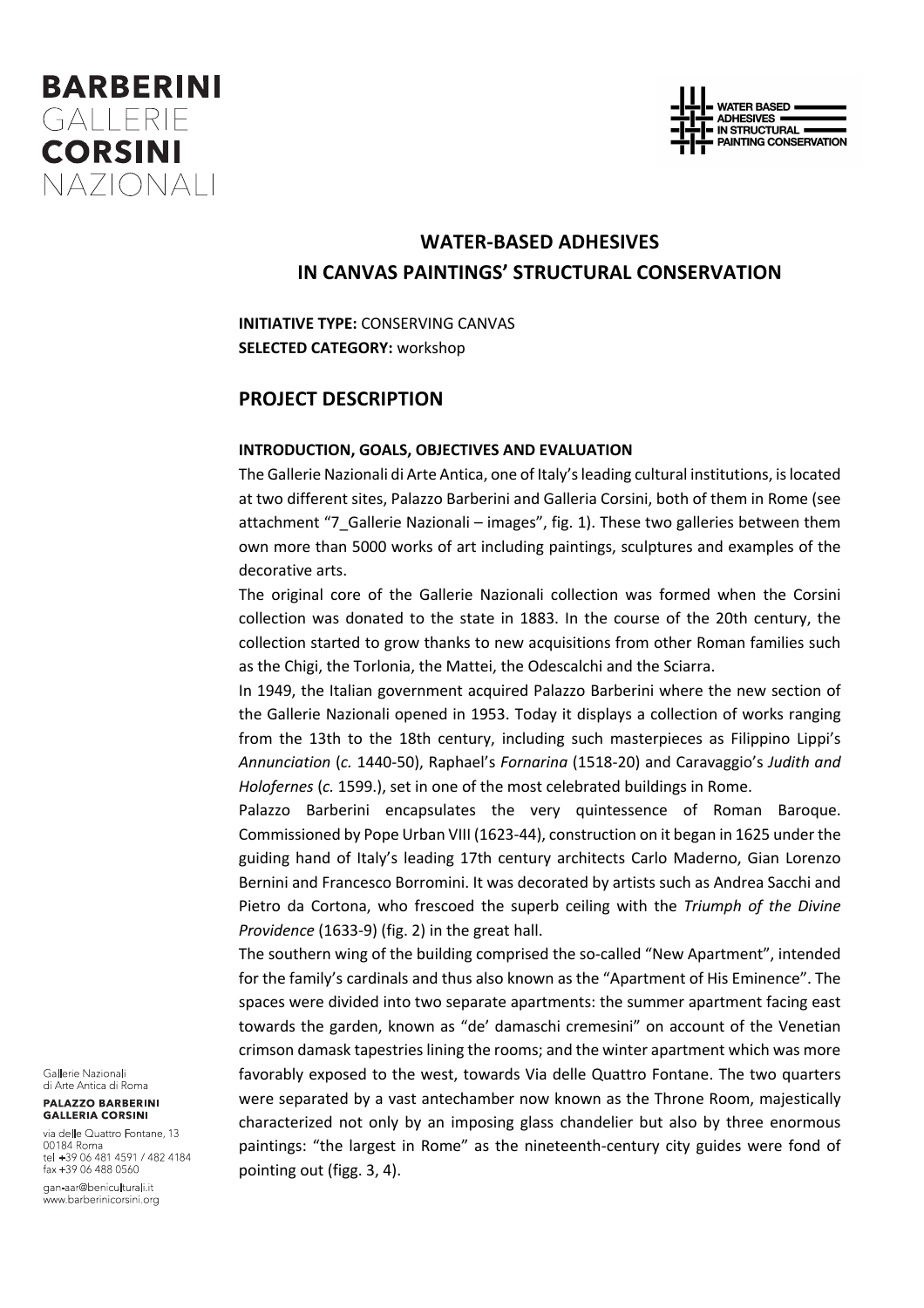

In 2023 the museum plans to celebrate the four hundredth anniversary of Urban VIII Barberini's election to the papacy with a variety of exhibitions and other cultural events, and The Throne Room with its three grandiose paintings from the Barberini collections will be one of the centres of the exhibition. The paintings in question are a picture by Carlo Viva (known as Carluccio Napoletano) commissioned in 1666 by the Barberini as a copy of the celebrated Vatican fresco by Giulio Romano depicting the *Battle of Constantine and Maxentius* (inv. 2242, oil on canvas, 295 x 565 cm., fig. 5); and two monumental works painted by Giuseppe Belloni between 1664 and 1673, *The Marriage of Peleus and Thetis* (inv. 2244, oil on canvas, 315 x 715 cm., fig. 6) and *Bacchus and Ariadne* (inv. 2243, oil on canvas, 315 x 725 cm., fig. 7), commissioned by Cardinal Francesco Barberini to replace the originals commissioned from Giovan Francesco Romanelli (1610-62) but despatched to England as a diplomatic gift from the Barberini family to King Charles II.

The paintings were restored in 1964 when the museum first opened but they now require conservation treatment.

Indeed, the three paintings' condition appears precarious in many respects, all of which point to the urgency of structural intervention.

All three canvases reveal accentuated defective adhesion highlighted by numerous paint drops. In particular, the *Marriage of Peleus and Thetis* shows widespread, stiff *craquelure* and paint drops with flaking, frayed and fragile edges; while in the *Bacchus and Ariadne*, numerous small paint drops suggest an earlier biological attack.

In structural terms, the three canvases show severe signs of failure, due both to lack of adhesion to the lining canvas, and to strong plastic warping of the support caused by defective tension. All three paintings show loosening in the lower part, associated with the warping of the stretcher, with paint drops that can be associated with that phenomenon; *Bacchus and Ariadne* shows typical plastic buckling starting in the upper corners; while the *Marriage of Peleus and Thetis* shows a deep slaking of the canvas from the stretcher in the upper part impacting half the length of the painting itself (figg. 5a, 6a, 7a).

These paintings have a heavy glue paste lining whose weight increases the serious, rigid warping. For numerous reasons we have decided to reline the paintings using waterbased adhesives rather than other methods, principally due to their reduced impact in terms of toxicity and reversibility.

In fact, we believe it is important to adopt a new and more scientific approach, turning to methods that offer dual tracks of unquestionable validity: on the one hand, a history going back centuries, of which the Gallery itself still offers functional examples; and on the other, evidence of effective reversibility, also exemplified in the Gallery, as well as absolute compatibility with ecological and non-toxic requirements for the technician and the environment in order to ensure that the system is both safe and effective.

The proposed initiative would be hosted in the Throne Room and in the Conservation Laboratory on the top floor of the Palazzo. Chiara Merucci, Head of the Laboratory, coordinates the activity of other professionals who also work for other public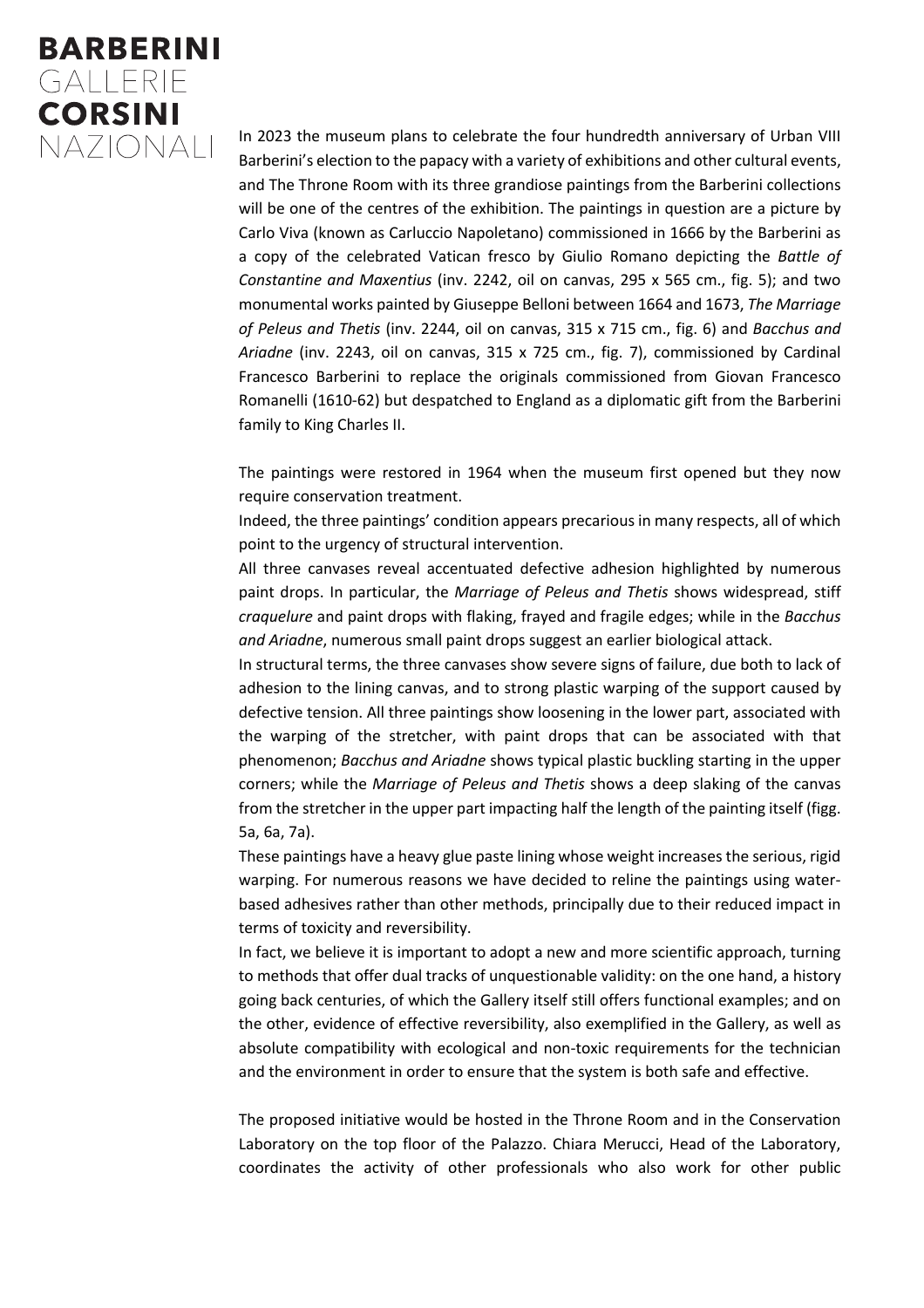

institutions and for the Soprintendenza per i Beni Artistici of Rome. The Laboratory has a long history, having restored such masterpieces as the Caravaggio paintings in the Cerasi Chapel in S. Maria del Popolo, the Domenichino pendentives in S. Andrea della Valle, the imposing ceiling with Pietro da Cortona's *The Triumph of Divine Providence* in the great hall of Palazzo Barberini, and many other masterpieces, over its more than century-long history. Since the reorganization of the Italian Ministry of Culture, the Laboratory has focused its activities on caring for collections, studying preventive conservation, and restoring paintings from the Barberini and Corsini collections. The most recent examples of its work include an investigation of the technique adopted by Raphael in his *Fornarina* and of Bronzino's technique in the *Portrait of Stefano Colonna*, and the restoration of Murillo's *Nursing Madonna*. (See attachment "7\_Gallerie Nazionali - images - appendix 1" for further information on the Laboratory).

The initiative as outlined above would make the structural conservation of the paintings a perfect choice for support from the Getty Foundation Conserving Canvas Project on structural treatment, adding an initiative focused on water-based adhesives and their use in the history of conservation.

Traditional water-based adhesives have been used for many centuries in lining practice all over Europe and they are still widely considered a valid method by many conservators and liners in different countries. At the same time, over the past 40 years, glue paste linings have come under fire mainly on the grounds that they are too invasive and easily subject to biological deterioration, and so they are slowly disappearing from training programs. The result is that there is a serious risk that the attendant know-how and skills may be lost, resulting in a limited capacity to assess the disadvantages but also the many advantages of glue paste linings, in particular the fact that they are non-toxic, environmentally friendly and totally reversible.

A large majority of paintings in many European collections has been lined with natural materials, animal glues, cereals flours and starches, and for preventive care a good understanding of the properties of these materials is essential in order to design optimal specific strategies to minimize the typical problems caused by high relative humidity and lack of regular monitoring.

The chief goal of this initiative is to modify typical attitudes and assessments of these methods in order to build a more open approach to their evaluation. With the support of the Conserving Canvas project it would be possible, for the first time on an international stage, to construct a solid foundation for a rational scientific approach to glue paste methods, enabling stringent and detailed study of the complex interactions between its mechanical, chemical and biological aspects.

For while the bibliography and scientific research in the field is still somewhat limited, the major obstacle to progress consists of the cultural mindsets that prompt communities to defend or promote specific methods without creating the conditions to permit stringent scientific comparison and accurate knowledge of the materials used or their properties and their mechanical behaviour.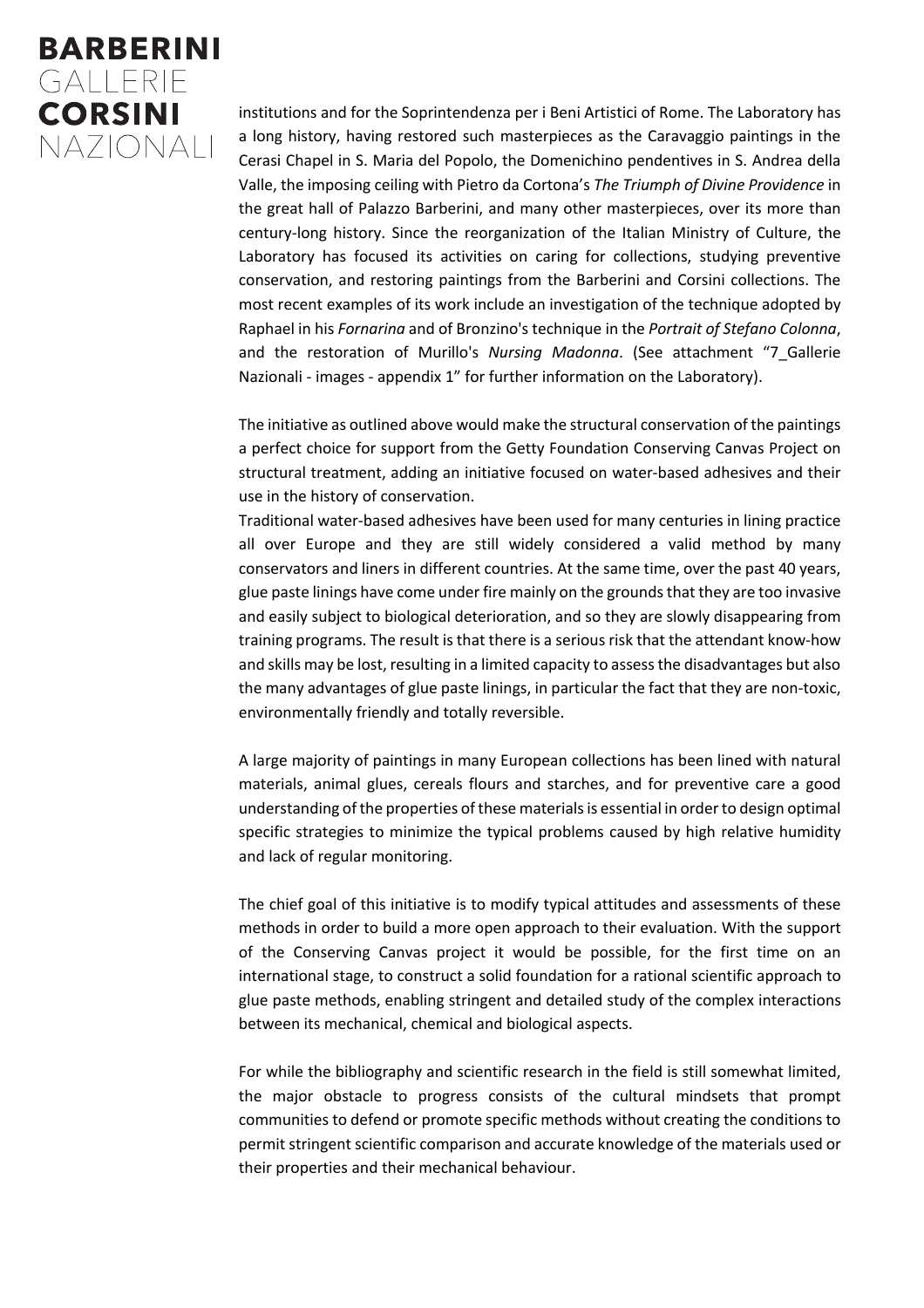

The concept of the workshop proposed here, devoted to glue paste water-based linings, is designed to forge a closer relationship between scientific investigation and research, decision-making processes and practice. Due to the pandemic and in line with previous CC projects (at La Venaria Reale), the initiative will, in this occasion, close with an online meeting collecting case studies, descriptions of different methods and scientific studies on chemical, biological and mechanical properties.

A key part of the project will be the treatment of the three large format paintings in the Throne Room in Palazzo Barberini. Participants will be dealing with a broad range of problems regarding old glue paste removal, consolidation and the lining of large formats, but in particular they will be involved in brainstorming the process and in addressing a real and complex treatment procedure to be performed within a strict timeframe. This will be possible thanks to the participation of the gallery's Conservation Laboratories, where it will be possible to work on smaller mock-ups, design specific validity tests, prepare participants in the various steps of the treatments, receive guest lecturers, and examine and assess old linings in the Collection. After that, participants will work directly on the paintings under the guidance of Matteo Rossi Doria and Chiara Merucci, who will be leading the project and facilitating training. Here participants will have the opportunity to directly address the problems experienced during the preparatory phases and to relate them to oversize paintings. We believe putting the participants directly to work on the paintings is an especially important aspect of this initiative. They will be working with in-house restorers from the museum and the CBC, and it will also serve to enhance the passing of the baton between generations.

Participants will also be immersed in an intensive "museum experience", interacting with museum conservators, addressing issues and needs, and discussing preventive care strategies, minimalism and protection, thus offering them an excellent opportunity to understand the Italian professional context.

The project will also include the production of media content (photos, videos, interviews) for use on social and other media. The decision to set up an open restoration workshop as part of visitors' tour of the museum and to develop a communication plan involving all the media and bringing together the museum's different skills and areas of professional expertise, aims to reach out to a wider audience and to extend the sharing experience both on site and on line. And at the same time, it will also allow a new approach to aqueous systems to be shared in a broader discussion with colleagues working in different contexts.

The process of **EVALUATING** the initiative in order to assess its effectiveness will be divided between the program's two main sessions. The first, after the Expert Meeting, will collect comments from participants and a form filled in by them. The second will involve both participants and contributors. An outside mid-career conservator will be brought in to work on this data and on the data from the number and localization and comments from museum visitors and staff.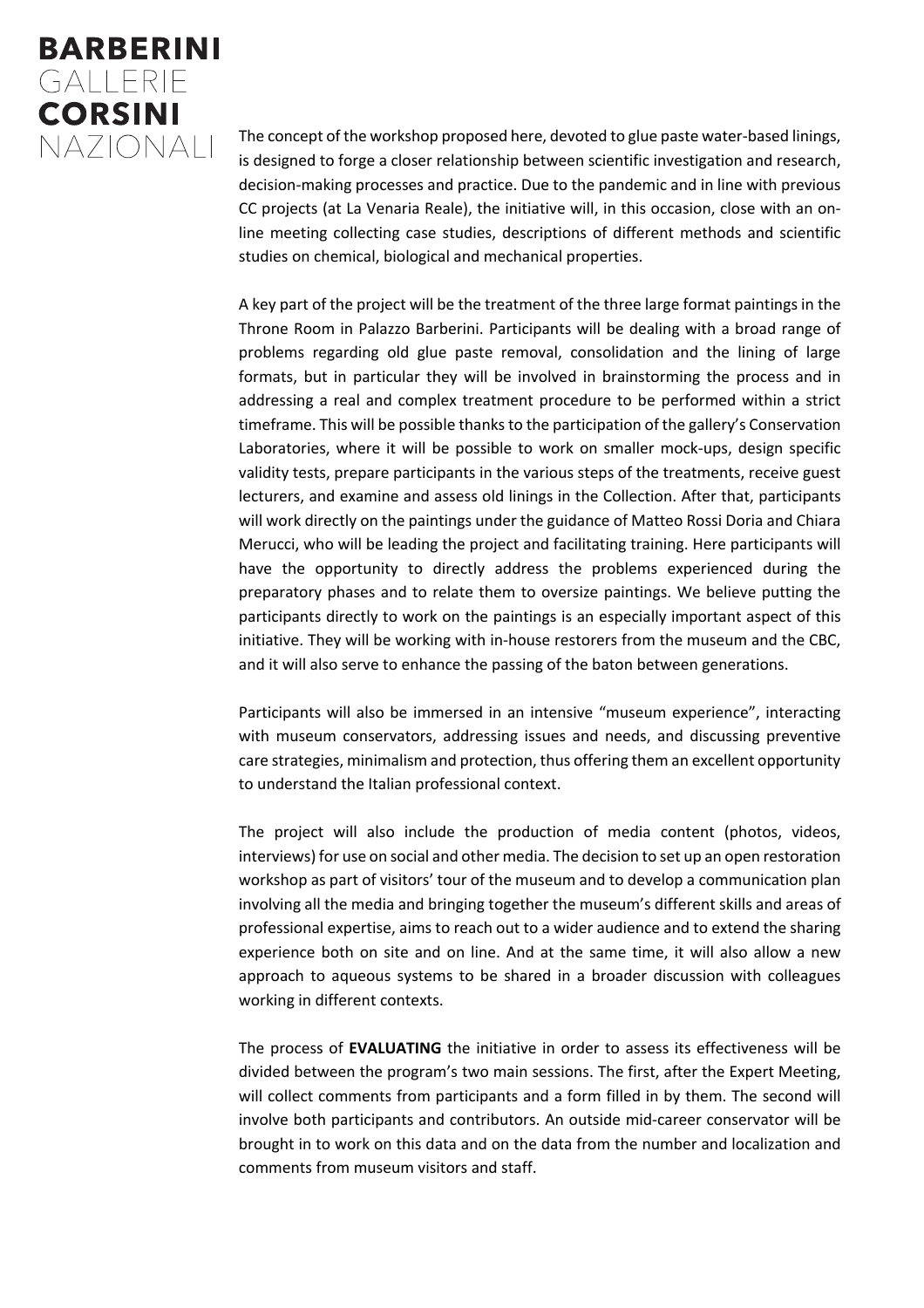

In a nutshell, the project sets out specifically to facilitate relationships between young conservators, with special emphasis on involving them in all aspects of the team's work.

The entire procedure and related activities will be included in a final report with the documentation of each aspect of the project used in the training programs, all of which will be disseminated to the conservation community. All the material produced for communication will be available on a special page in the museum's website.

To guarantee the handling of all practical problems related to the conservation treatment (organization, respecting the treatment schedule, need for additional staff, etc) the Gallerie Nazionali Barberini Corsini will involve C.B.C. Conservazione Beni Culturali, a well-established private company located in Rome, which has extensive experience in large-format paintings but which is also able to provide support to the museum in many other non-technical aspects of the project (see attachment "7\_Gallerie Nazionali - images - appendix 2" for further information on CBC).

The agreement with CBC will simplify many of the project's procedures (see Narrative budget file -Appendix 1). Matteo Rossi Doria, one of twenty members of the company, will be a lead coordinator for many aspects of the project (organization, scientific program, national and international relations, worksite, restoration of the three paintings etc). Two young, mid-career conservators (Alice Tognoni, Giulia Mercuri) from CBC will work on the paintings, support coordinators in their activities, be part of the workshop staff and help to produce documentation for use in a Final Digital Paper for communication (social media, dissemination, education). In this part of the program, participants will assist and work with de-lining the paintings, making local fills and repairs, and stabilizing the canvas. They will be exposed to the complexity of the structural conservation of oversized paintings, and they will build up critical knowledge regarding the technique of paste lining. Additional staff consisting of other experienced CBC conservators will be brought in for the two most intense working days (the actual lining process). That way, a single contract with CBC will cover multiple tasks, simplifying timeframes, sub-contracting and insurance coverage.

Finally, this project will also be valuable in terms of the impact it will have on the Italian cultural heritage conservation community: for the very first time a key international partner and CH supporter will be joining with a major Italian museum to cooperate on designing a project linking conservation requirements with the requirements of the public sector.

### **GOALS**

- To demonstrate a safe and effective lining technique

- To promote a new attitude entailing a clear, honest and transparent scientific and methodological assessment of traditional water-based linings and adhesives

- To establish positive interaction between material science, conservation needs and museum curators in order to reinforce preventive conservation strategies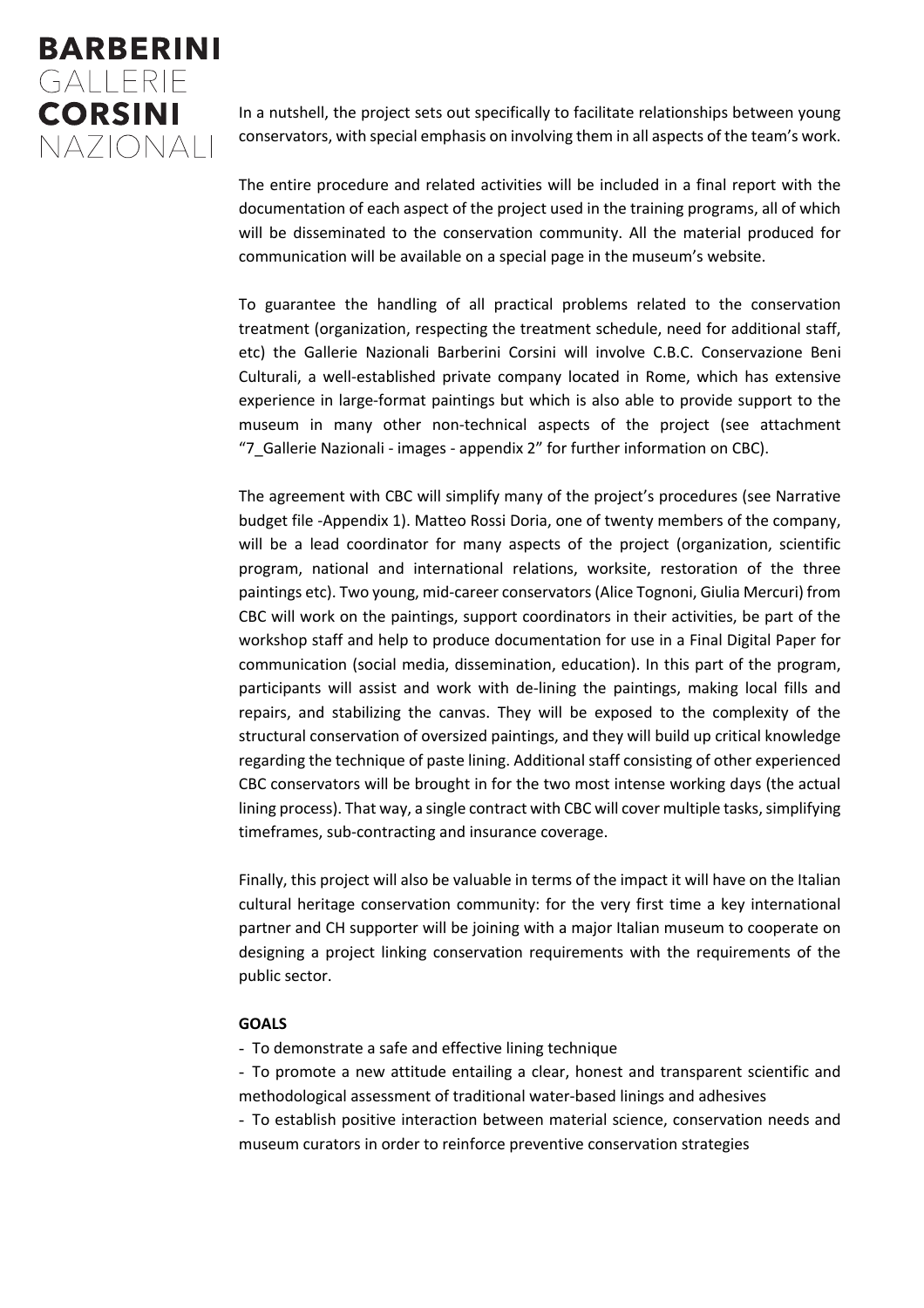

- To design specific training contents which are easy to teach and transmit to younger conservators as yet unfamiliar with these methods

- To reconsider and reassess the Italian lining tradition, reinforcing its role in the international context

- To underscore the need for sustainability in decision-making processes

- To produce an innovative documentation of historical data, of the changes which have taken place over the last 50 years and of the different methods that can be used by training programs to improve understanding of this complex reality

- To disseminate the contents to the worldwide conservation community and specifically to Italian professionals to encourage closer interaction with the international debate

- To promote awareness of new technical and scientific content coming from other fields of research such as food technology science.

### **PARTICIPANTS**

One of the first steps in this project will be an open international call for participants in order to select nine mid-career conservators interested in an intense two-week stint working on the three paintings. To ensure that the call reaches the largest number of candidates possible, all web-based social media will be involved in disseminating the contents of this initiative, as well as adopting other ploys such as pursuing close interaction with national and international training institutions.

Selection criteria will take into consideration experience in the structural conservation of canvas paintings, a strong interest in the use of water-based adhesives – which are also widely used by paper conservators – an open-minded approach, and a capacity for hard work. The two coordinators (Merucci, Rossi Doria), with the support of additional staff and advice and recommendations from Getty CC staff, will select the participants paying special attention to relational skills and to the flexibility to adapt to different scenarios.

The pandemic situation suggests that the number of participants should be restricted to three per workshop, thus nine in all, due both to the logistic difficulties involved in guaranteeing safe accommodation not too far from Palazzo Barberini, and to the difficulties involved in working together on the same painting despite its considerable size and the large amount of space available. At the same time, the project aspires to be open to applicants from all over the world and from any professional context, on condition that they have a particular interest in the specific theme proposed.

As mentioned, the initiative will be divided into two sections. The first section is an intensive workshop comprising numerous activities involving the participants, most importantly working with museum and CBC staff on the structural treatment of the three large paintings. However, as mentioned above, over the two-week period the participants will also work on mock-ups, design specific validity tests (for adhesive composition, methods of application, warping treatment, gels, etc), receive visits from other specialists, build up familiarity with the different ways water-based adhesives can be used, and trained to play an active role in the lining process.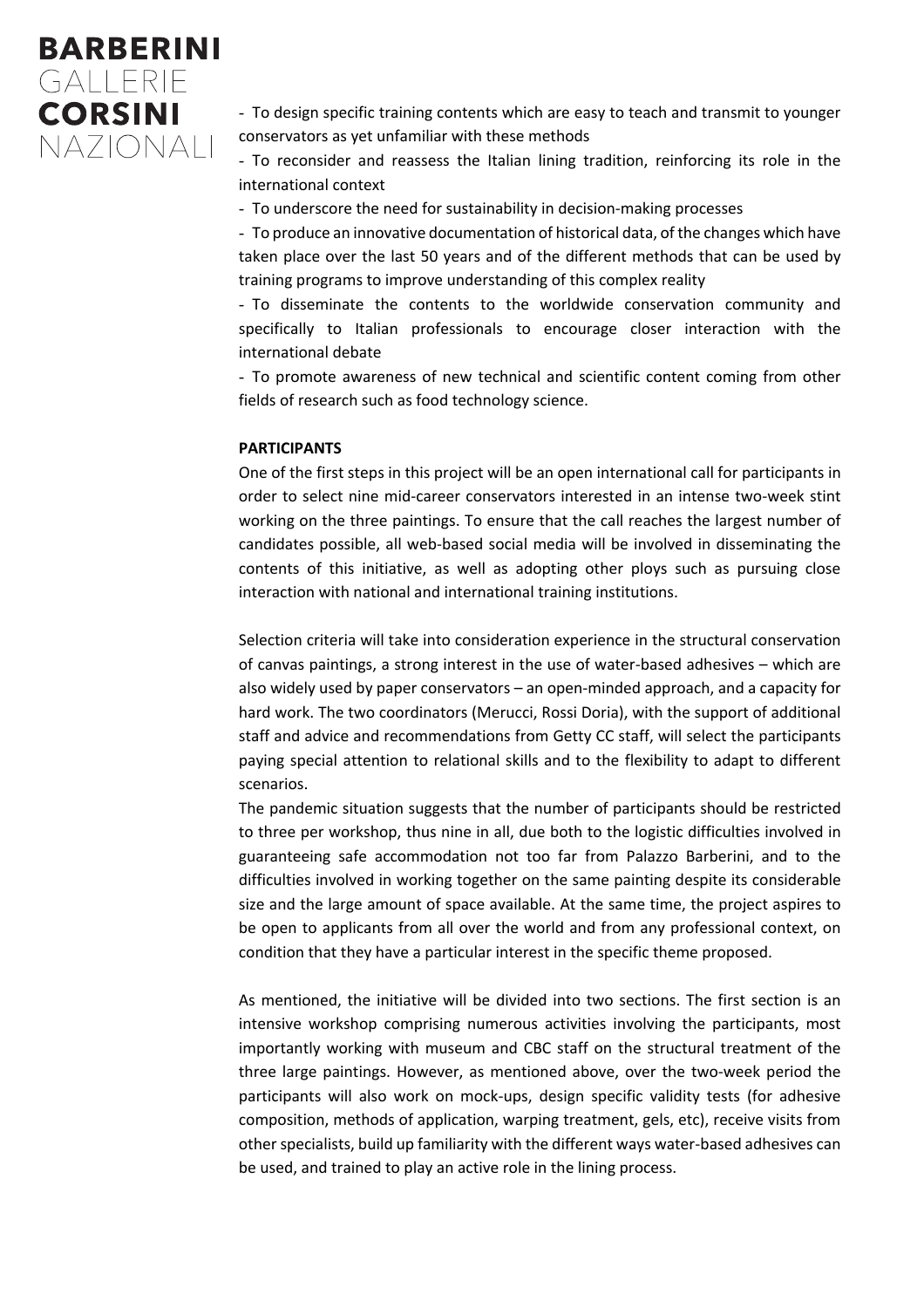

The schedule is designed to integrate the different stages of the treatment on the three paintings with the other related activities described.

In this regard, we plan to give each participant bibliographical supports and references along with samples of the experiments carried out. This small collection could be a valuable tool for future evaluation in the context of their work.

The second section will consist of an on-line Expert Meeting to document different methodologies traditionally used by European conservators, case studies and interviews to acquaint the younger generation with the complexity and richness of the topic. The meeting will also aim to sketch out the main issues requiring scientific study by offering a preliminary analysis of the materials involved, their mechanical properties, reactivity and requirements for preventive care. With the support of experts in the field, we aim to set up an innovative open-minded evaluation scenario together with transparent decision-making processes linking the past and the future.

#### **PARTICIPANTS' TRAVEL & ACCOMMODATION**

Travel agencies will provide plane or train tickets and accommodation in apartments with safety measures against Covid-19 and situated close to Metro subway stations, to facilitate travel to and from Palazzo Barberini.

Basic reimbursement should be included for food and local transportation.

#### **PROJECT TEAM**

The project coordinator will be Dr. Chiara Merucci, current Head of the Conservation Laboratory. Dr. Merucci will coordinate the two sections of the project (on-line meeting and workshops) and direct the restoration work together with Matteo Rossi Doria.

Matteo Rossi Doria, a restorer with CBC, will coordinate the project together with Dr. Merucci and will be in charge, in particular, of organizing the workshops, the scientific program, national and international relations, and the restoration of the works.

Dr. Claudia Sarpi, the Director's Assistant, will handle the technical secretariat and liaise with the Getty Foundation. She will coordinate the work of the museum offices in implementing the project (contracts, reports...).

Dr. Paola Guarnera, head of the Communications office, will handle the project's communication plan, in collaboration with the project manager and with the communications office (website, social media manager, press office). She will also be involved in managing and designing the media content related to the project.

Arch. Dario Aureli, head of the Technical Office, will be responsible for designing the layout of the restoration laboratory for public viewing and attendant safety procedures. Dr. Alessandro Cosma, Art historian, Curator, and Head of the Digital Department, will be responsible for managing digital events, publishing results, and coordinating historical studies regarding the paintings.

Two young, mid-career conservators (Alice Tognoni, Giulia Mercuri) from CBC will work on the paintings, support coordinators in their activities, be part of the workshop staff and help to produce final documentation for communication (social media, dissemination, education).

An administrative employee will be hired (8 months) to report, to file documents, and to assist the secretariat.